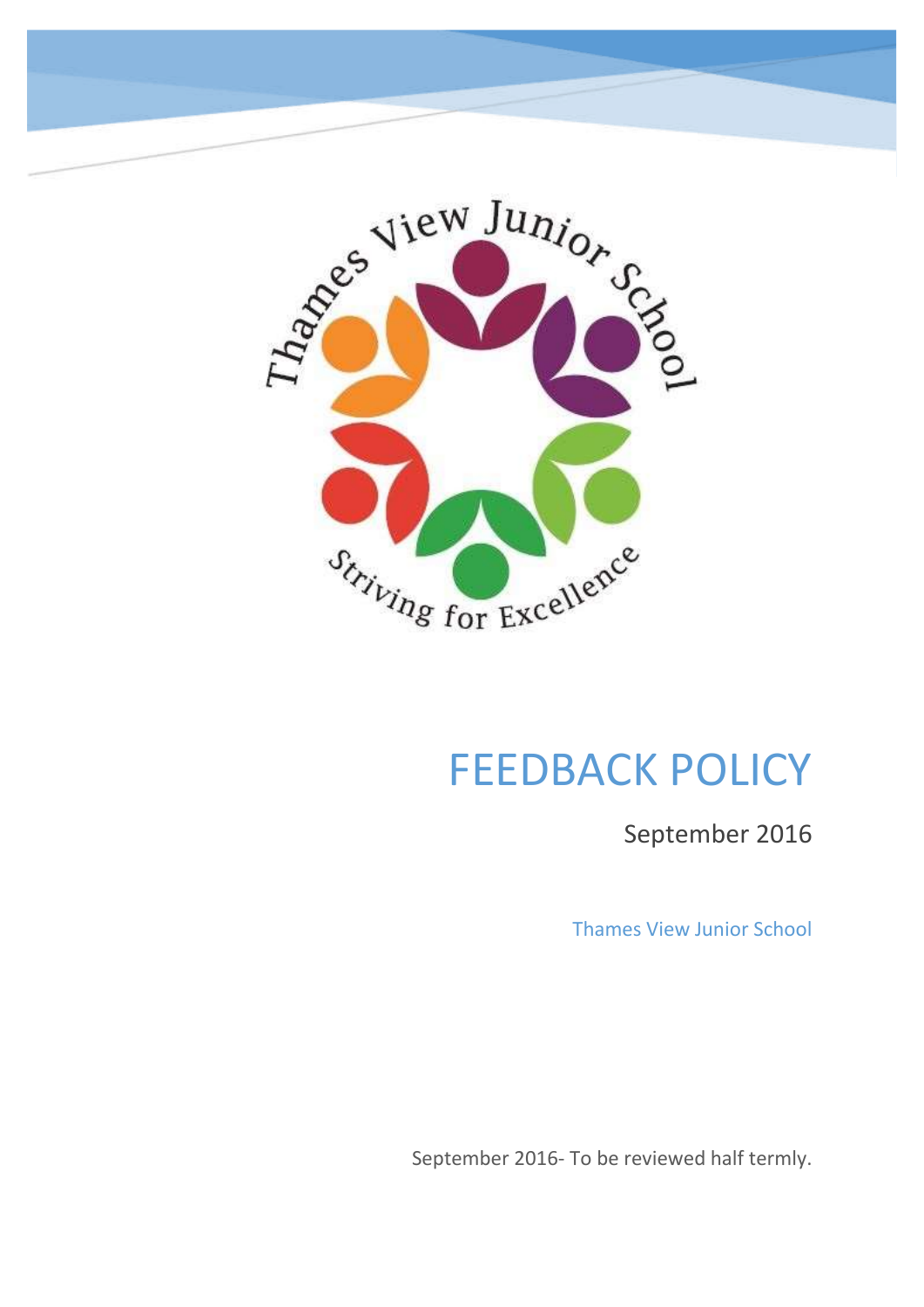## **Rationale**

It is important to provide constructive feedback to children, focussing on success and improvement needs against learning objectives and success criteria.

This facilitates children in becoming reflective learners and helps them to close the gap between what they can currently do and what they need to do next in order to make progress.

## **Aims**

Through careful and focussed feedback we aim to:

- $\checkmark$  Find out what children can do see if they have understood work and ascertain standards therefore informing future planning,
- Give recognition and praise with clear strategies for improvement,
- $\checkmark$  Allow children time to read, reflect and respond to comments, both oral and written
- $\checkmark$  Use codes familiar to all children throughout the school in order to promote continuity.

#### **How should feedback be given?**

The school endeavours to give quality feedback on children's work, providing positive guidance direction for improvement and challenge linked to the lesson objective and children's targets for development.

However this is not viable at all times and in foundation subjects feedback will not be as detailed as in core subjects.

#### **General All Subjects:**

**All subjects should have a clear LO and wherever possible differentiated success criteria.** These can be determined by the children.

LO's should be highlighted with **a green +** or **orange –** to indicate if the LO has been achieved. A partly achieved LO should have both **+** and **-.**

Where it is possible, success criteria should link to the child's targets in the purple assessment folders and be marked clearly e.g. (T9) so that the children are aware that they have met the target. SC should be highlighted in the same way as the LO

Teachers should give **written feedback in purple pen. Children respond in green pen.** Where reasonable, work should have a **PT (practice target) or CT (challenge target)** set for children. These must be marked using green and orange.

Teacher's/ SSA's will initial all work to indicate who has given feedback.

**Supply Teachers will mark and feedback in RED PEN**- please make sure you give them one when they are covering. They must record the work by initialling **SUPPLY** at the end of a child's work. **This does not apply to non-class based staff**.

Teacher's/ children must indicate using the relevant coded system where feedback has been given as this can happen at any point during a lesson. If you have given a child feedback at a specific point- you must indicate that you have done so. *(see codes below)*

1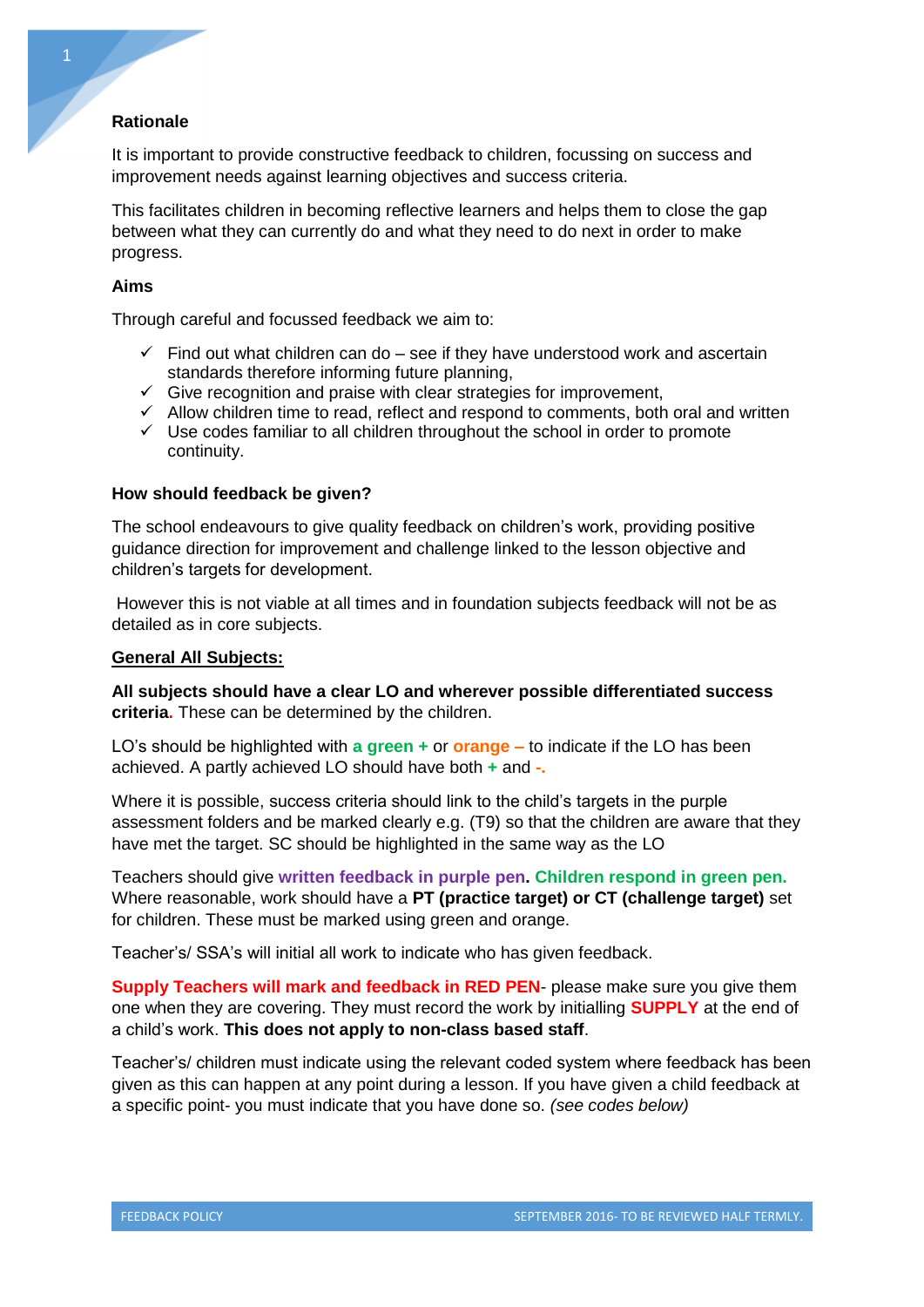**OF-** Oral Feedback (children can write down pointers given during oral feedback in green pen)

**S-** Supported task or question/s

**PM-** Peer marked. *Must be acknowledged by the teacher and a CT/PT should still be set.* 

**SM-** Self Marked. Same as PM.

Grammar and spelling errors should be identified in all subjects. Mark these using the **purple pen.** Spelling errors **underlined.** Grammar errors to have a **\/\/\/\/\/\ underneath.** These can be corrected by the teacher but children should be encouraged to find and correct their own mistakes as a PT target or in OF in the follow up session.

Every session taught can have up to one OF group and one PM/SM group. PM and SM cannot go on at the same time as it is too difficult to manage. Children should only PM/SM once a week per subject. OF must be recorded by the child.

Children must be trained to PM/SM properly before they are able to do this independently. If this is not done correctly, the teacher must mark and feedback to the child.

Where a child is absent, add this date to the front/back of the book on the cover absence sheet. Where a child has left the lesson, rule the work off and write a comment as why they have left (group work, first aid etc)

## **English/Cross Curricular Writing including Science/ Blue book writing:**

All written work in books to be marked following the general policy.

Please ensure that any planning sheets are given full attention **not** just a '*tick and flick.*' Planning is arguably the most important part of the week!

Science/ cross curricular written work to be marked and feedback given by the following session.

Blue books- to be back to children with feedback by next time the book is used.

## **Guided Reading:**

Pre and post read tasks to be marked and targets should be clearly indicated if achieved. A CT/ PT must be set on the post read task.

All other GR work needs to simply be acknowledged by the teacher.

A comprehension activity in the GR books must be marked according to the policy with targets highlighted if achieved.

## **Maths including Cross Curricular:**

Feedback in maths should extended children's thinking. CT targets should as much as possible, be either problem solving based or give the opportunity for an expanded written response, getting children to explain their reasoning. E.g. Why do you think this? Can you explain how you know you are correct? How did you come to this answer?